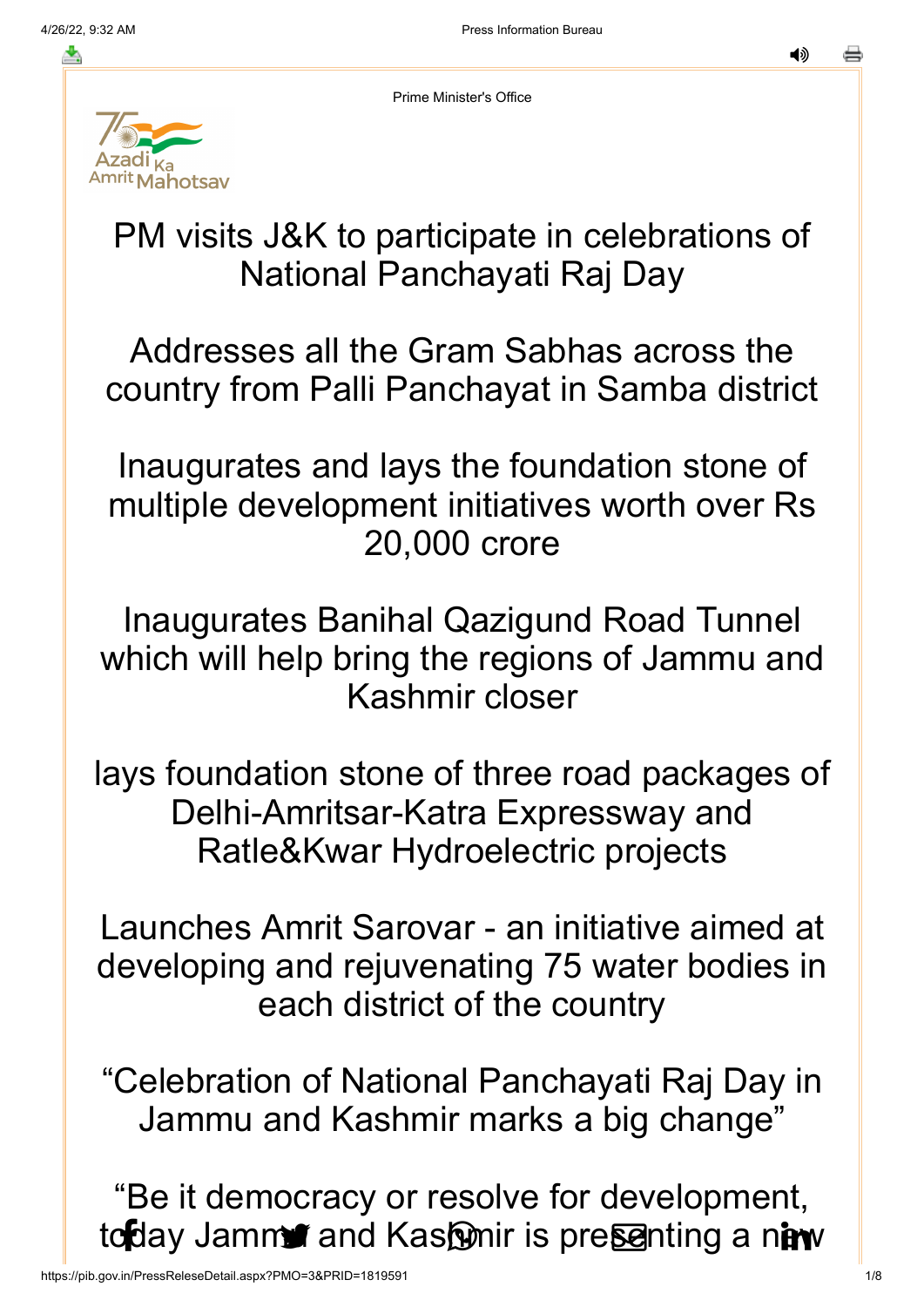[exampl](http://www.facebook.com/share.php?u=https://pib.gov.in/PressReleasePage.aspx?PRID=1819545)[e. In the la](https://twitter.com/intent/tweet?url=https://pib.gov.in/PressReleasePage.aspx?PRID=1819545&text=PM%20visits%20J&K%20to%20participate%20in%20celebrations%20of%20National%20Panchayati%20Raj%20Day)[st 2-3 year](https://api.whatsapp.com/send?text=https://pib.gov.in/PressReleasePage.aspx?PRID=1819545)[s, new dim](https://mail.google.com/mail/?view=cm&fs=1&tf=1&to=&su=PM%20visits%20J&K%20to%20participate%20in%20celebrations%20of%20National%20Panchayati%20Raj%20Day&body=https://pib.gov.in/PressReleasePage.aspx?PRID=1819545&ui=2&tf=1&pli=1)[ensions](https://www.linkedin.com/shareArticle?mini=true&url=https://pib.gov.in/PressReleasePage.aspx?PRID=1819545&title=PM%20visits%20J&K%20to%20participate%20in%20celebrations%20of%20National%20Panchayati%20Raj%20Day&summary=My%20favorite%20developer%20program&source=LinkedIn) of development have been created in Jammu and Kashmir"

"Those who did not get the benefit of reservation in Jammu and Kashmir for years, are also getting the benefit of reservation now"

"Distances, whether of hearts, languages, customs or of resources, their elimination is our major priority today"

"This 'Amrit Kaal' of Independence is going to be the golden period of India"

"Youth of the valley will not face the problems that their parents and grandparents faced"

"If our villages move towards natural farming that will benefit the entire humanity"

## "Gram Panchayats will play a major role in combating malnutrition with the help of 'SabkaPrayas'"

Posted On: 24 APR 2022 2:56PM by PIB Delhi

The Prime Minister Shri Narendra Modi visited Jammu & Kashmir to participate in the celebration of National Panchayati Raj Day today and addressed all the Gram Sabhas across the country. He visitedPalli Panchayat in Samba district. The Prime Minister inaugurated and laid the foundation stone of multiple development initiatives worth around Rs 20,000 crore. He also launched the Amrit Sarovar initiative. Lt Governor Jammu and Kashmir Shri Manoj Sinha, Union Ministers Shri Giriraj Singh, Dr Jitendra Singh and Shri Kapil Moreshwar Patil were among those present on the occasion.



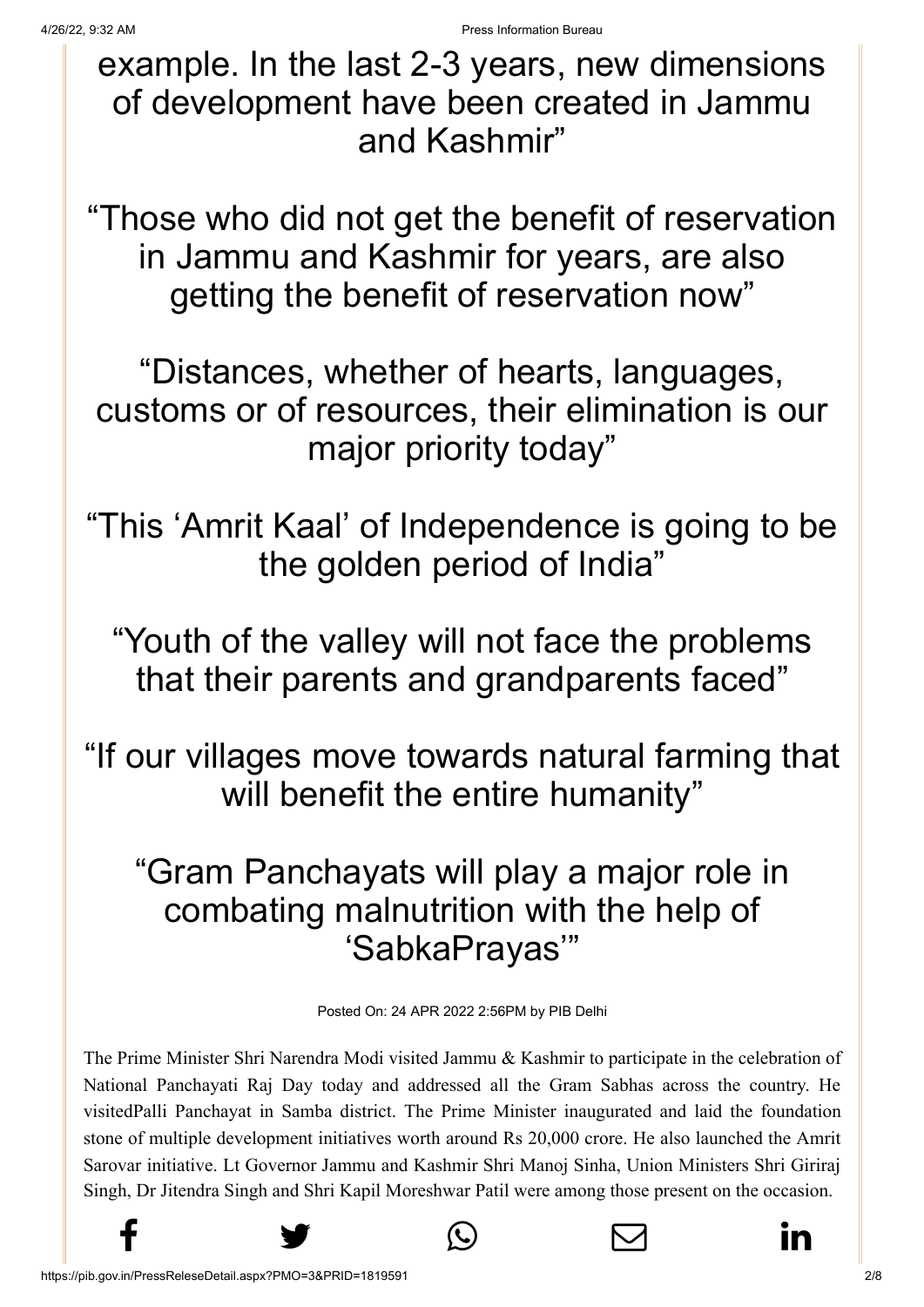### 4/26/22, 9:32 AM Press Information Bureau

[Speaking on the](http://www.facebook.com/share.php?u=https://pib.gov.in/PressReleasePage.aspx?PRID=1819545) [occasion, the Prime M](https://twitter.com/intent/tweet?url=https://pib.gov.in/PressReleasePage.aspx?PRID=1819545&text=PM%20visits%20J&K%20to%20participate%20in%20celebrations%20of%20National%20Panchayati%20Raj%20Day)[inister said that today](https://api.whatsapp.com/send?text=https://pib.gov.in/PressReleasePage.aspx?PRID=1819545) [is a landmark day in](https://mail.google.com/mail/?view=cm&fs=1&tf=1&to=&su=PM%20visits%20J&K%20to%20participate%20in%20celebrations%20of%20National%20Panchayati%20Raj%20Day&body=https://pib.gov.in/PressReleasePage.aspx?PRID=1819545&ui=2&tf=1&pli=1) [the development](https://www.linkedin.com/shareArticle?mini=true&url=https://pib.gov.in/PressReleasePage.aspx?PRID=1819545&title=PM%20visits%20J&K%20to%20participate%20in%20celebrations%20of%20National%20Panchayati%20Raj%20Day&summary=My%20favorite%20developer%20program&source=LinkedIn) journey of Jammu and Kashmir. He thanked the people of Jammu and Kashmir for their enthusiasm. The Prime Minister said, due to his long association with the state, he understands the issues involved and expressed happiness about the focus on connectivity in the projects inaugurated and for which foundation stone was laid today. "Projects worth 20 thousand crore rupees related to connectivity and electricity have been inaugurated and the foundation stone has been laid here.To give a new impetus to the development of Jammu and Kashmir, work is going on at a fast pace.These efforts will provide employment to a large number of youths of Jammu and Kashmir", he said.Today many families have also got property cards of their houses in villages.These ownership cards will inspire new possibilities in the villages.100 Jan AushadhiKendras will become a medium to provide affordable medicines and surgical items to the poor and middle class families of Jammu and Kashmir, he said. The Prime Minister pointed out that all schemes of the centre government are being implemented in Jammu and Kashmir and people are being benefitted from them. People in the villages are the biggest beneficiaries of schemes for LPG, toilets, electricity, land rights and water connections. Before arriving at the dais, the Prime Minister met the delegations from UAE. The Prime Minister said that a new story of development is being written and many private investors are interested in Jammu and Kashmir. For 7 decades of independence, private investment of only Rs 17 thousand crore could be made in Jammu and Kashmir. But now it is reaching around Rs 38,000 crore. Tourism also is thriving once again, the Prime Minister noted.

The Prime Minister underlined the changed system of working in the Jammu and Kashmir, by giving example of the 500 KW solar plant that is being established in three weeks whereas earlier even the movement of file from Delhi used to take 2-3 weeks. He said all houses of Palli Panchayat getting solar power is a perfect example of Gram Urja Swaraj and the changed way of working will take Jammu and Kashmir to new heights. The Prime gave assurance to the youth of Jammu. He said "friends, believe my words, youth of the valley mark my words, the difficulties faced by your parents and grandparents, you will not face those problems. This I will accomplish and I have come to assure you of that."

Shri Modi referred to India's leadership on international environmental and climate change platforms and expressed pride in the strides that Palli Panchayat is making towards becoming first carbon neutral panchayat. "Palli Panchayat is moving towards becoming the first Carbon Neutral Panchayat in the country. Today, I have also got an opportunity to interact with the people's representatives of the villages of the country, in the village of Palli. Many congratulations to Jammu and Kashmir for this big achievement and development works", he said.

The Prime Minister said that "celebration of National Panchayati Raj Dayin Jammu and Kashmir marks a big change." Shri Modi expressed deep satisfaction and pride that democracy has made way to grass roots in Jammu and Kashmir. "Be it democracy or resolve for development, today Jammu and Kashmir is presenting a new example.In the last 2-3 years, new dimensions of development have been created in Jammu and Kashmir", the Prime Minister stressed.For the first time, elections to the three-tier Panchayati Raj system- Gram Panchayat, Panchayat Samiti and DDC have been held in Jammu and Kashmir.

Referring to the process of inclusion of Jammu and Kashmir in the development journey of the nation, the Prime Minister informed that more than 175 central laws have become applicable in [Jammu and Kas](http://www.facebook.com/share.php?u=https://pib.gov.in/PressReleasePage.aspx?PRID=1819545)[hmir. The biggest ben](https://twitter.com/intent/tweet?url=https://pib.gov.in/PressReleasePage.aspx?PRID=1819545&text=PM%20visits%20J&K%20to%20participate%20in%20celebrations%20of%20National%20Panchayati%20Raj%20Day)[eficiaries of this have](https://api.whatsapp.com/send?text=https://pib.gov.in/PressReleasePage.aspx?PRID=1819545) [been the women, po](https://mail.google.com/mail/?view=cm&fs=1&tf=1&to=&su=PM%20visits%20J&K%20to%20participate%20in%20celebrations%20of%20National%20Panchayati%20Raj%20Day&body=https://pib.gov.in/PressReleasePage.aspx?PRID=1819545&ui=2&tf=1&pli=1)[or and deprived](https://www.linkedin.com/shareArticle?mini=true&url=https://pib.gov.in/PressReleasePage.aspx?PRID=1819545&title=PM%20visits%20J&K%20to%20participate%20in%20celebrations%20of%20National%20Panchayati%20Raj%20Day&summary=My%20favorite%20developer%20program&source=LinkedIn) section of the area. He also talked about removal of anomalies in the reservation clauses. "Valmiki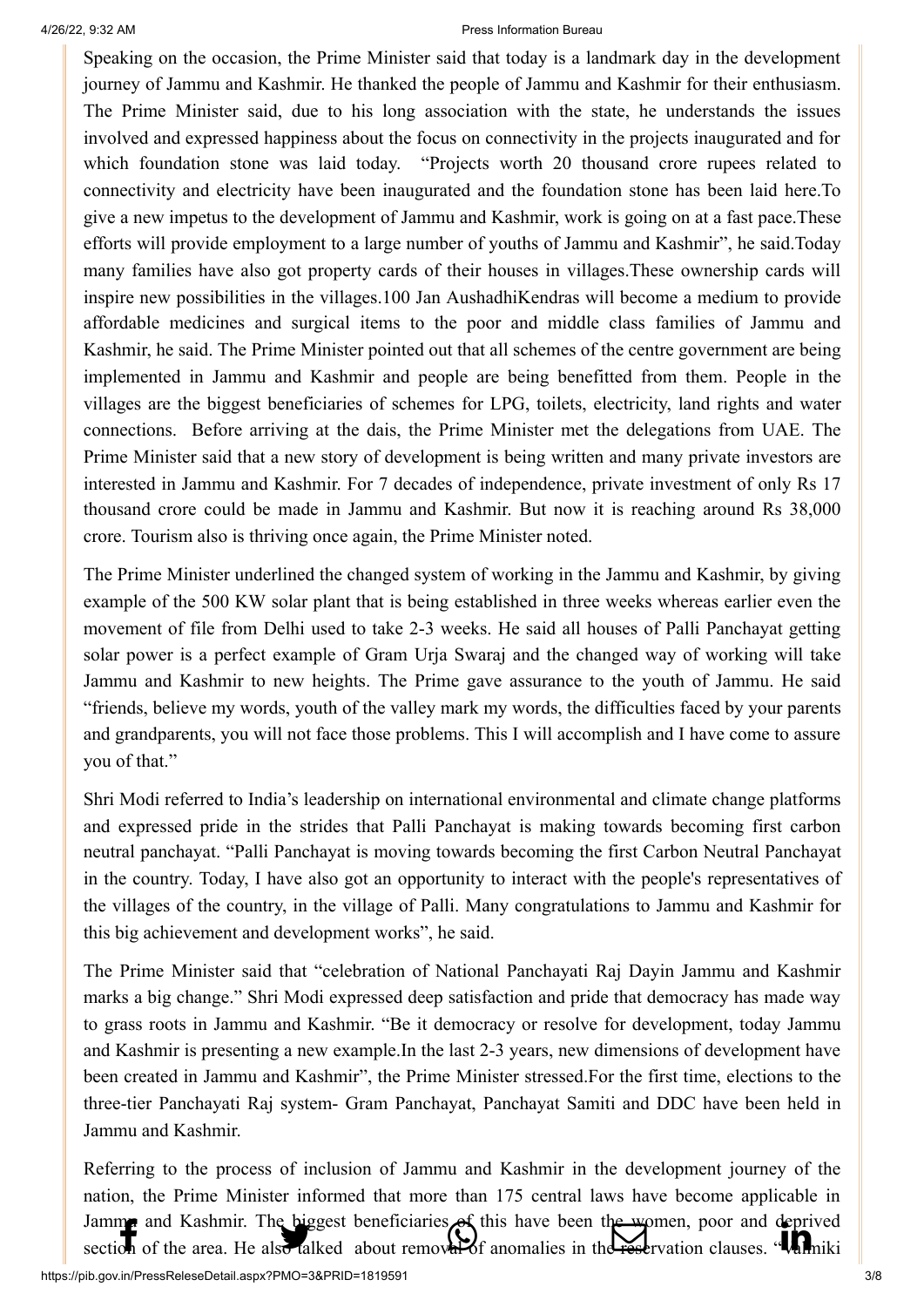#### 4/26/22, 9:32 AM Press Information Bureau

[Samajhas been fr](http://www.facebook.com/share.php?u=https://pib.gov.in/PressReleasePage.aspx?PRID=1819545)[eed from the fetters th](https://twitter.com/intent/tweet?url=https://pib.gov.in/PressReleasePage.aspx?PRID=1819545&text=PM%20visits%20J&K%20to%20participate%20in%20celebrations%20of%20National%20Panchayati%20Raj%20Day)[at were put in their fee](https://api.whatsapp.com/send?text=https://pib.gov.in/PressReleasePage.aspx?PRID=1819545)[t for decades.Today so](https://mail.google.com/mail/?view=cm&fs=1&tf=1&to=&su=PM%20visits%20J&K%20to%20participate%20in%20celebrations%20of%20National%20Panchayati%20Raj%20Day&body=https://pib.gov.in/PressReleasePage.aspx?PRID=1819545&ui=2&tf=1&pli=1)[ns and daughters](https://www.linkedin.com/shareArticle?mini=true&url=https://pib.gov.in/PressReleasePage.aspx?PRID=1819545&title=PM%20visits%20J&K%20to%20participate%20in%20celebrations%20of%20National%20Panchayati%20Raj%20Day&summary=My%20favorite%20developer%20program&source=LinkedIn) of every community are able to fulfil their dreams.Those who did not get the benefit of reservation in Jammu and Kashmir for years, are also getting the benefit of reservation now", he said.

Referring to his vision of 'Ek Bharat Shresht Bharat', the Prime Minister explained that the vision focuses on connectivity and elimination of distances. "Distances, whether of hearts, languages, customs or of resources, their elimination is our very big priority today", he added.

The Prime Minister dwelled on the role of Panchayats in the development of the country and said "This 'Amrit Kaal' of Independence is going to be the golden period of India.This resolve is going to be realized by SabkaPrayas.In this, the role of the Gram Panchayat, the most grassroots unit of democracy and all of you colleagues is very important", he said.It is the effort of the government, he stressed, that the role of Panchayat should deepen in planning and implementation of every project related to the development of the village. "With this, Panchayat will emerge as an important link in the achievement of national resolutions", he added. The Prime Minister said that 75 sarovars will come up in every district by 15 August in 2023. He urged that these sarovars should be lined with trees named after the martyrs and freedom fighters. Shri Modi also elaborated upon the push for transparency and empowerment of Gram Panchayats. Measures like e-Gram Swaraj are linking processes from planning to payment. Panchayats will be audited online and a system of citizen charter for all the Gram Sabha is encouraging the Sabhas for taking up many roles. He also highlighted the role of women in these institutions and village governance especially water governance.

Reiterating his push for natural farming the Prime Minister said that it is critical to free mother earth of chemicals as it is harming the land and groundwater. He said if our villages move towards natural farming that will benefit entire humanity. He asked to explore how natural farming can be promoted at the level of Gram Panchayats, for this collective efforts are needed. Similarly, Gram Panchayats will play a major role in combating malnutrition with the help of 'SabkaPrayas'. "People on the ground have to be made aware about the initiative taken by the central government to save the country from malnutrition andanemia. Now the rice being given under the government schemes is being fortified", he informed.

Since the introduction of constitutional reforms with regards to J&K in August 2019, the government has been focussed on bringing about wide ranging reforms to substantially improve governance and enhance ease of living for the people of the region at an unprecedented pace. The projects inaugurated and whose foundation stone was laid will go a long way in facilitating provision of basic amenities, ensuring ease of mobility and development of infrastructure in the region.

Prime Minister inaugurated the Banihal Qazigund Road Tunnel, built at a cost of over Rs 3100 crore. The 8.45 Km long tunnel would reduce the road distance between Banihal and Qazigund by 16 km, and reduce journey time by around one and a half hour. It is a twin tube tunnel – one for each direction of travel – with the twin tubes being interconnected by a cross passage every 500m, for maintenance and emergency evacuation. The tunnel would help establish an all-weather connection between Jammu and Kashmir, and bring the two regions closer.

Prime Minister laid the foundation stone of three road packages of Delhi-Amritsar-Katra Expressway, being built at a cost of over Rs. 7500 crore. They are for the construction of 4/6 lane [access controlled](http://www.facebook.com/share.php?u=https://pib.gov.in/PressReleasePage.aspx?PRID=1819545) [Delhi-Katra-Amritsa](https://twitter.com/intent/tweet?url=https://pib.gov.in/PressReleasePage.aspx?PRID=1819545&text=PM%20visits%20J&K%20to%20participate%20in%20celebrations%20of%20National%20Panchayati%20Raj%20Day)[r Expressway from:](https://api.whatsapp.com/send?text=https://pib.gov.in/PressReleasePage.aspx?PRID=1819545) [Balsua on NH-44](https://mail.google.com/mail/?view=cm&fs=1&tf=1&to=&su=PM%20visits%20J&K%20to%20participate%20in%20celebrations%20of%20National%20Panchayati%20Raj%20Day&body=https://pib.gov.in/PressReleasePage.aspx?PRID=1819545&ui=2&tf=1&pli=1) to [GurhaBaildaran,](https://www.linkedin.com/shareArticle?mini=true&url=https://pib.gov.in/PressReleasePage.aspx?PRID=1819545&title=PM%20visits%20J&K%20to%20participate%20in%20celebrations%20of%20National%20Panchayati%20Raj%20Day&summary=My%20favorite%20developer%20program&source=LinkedIn)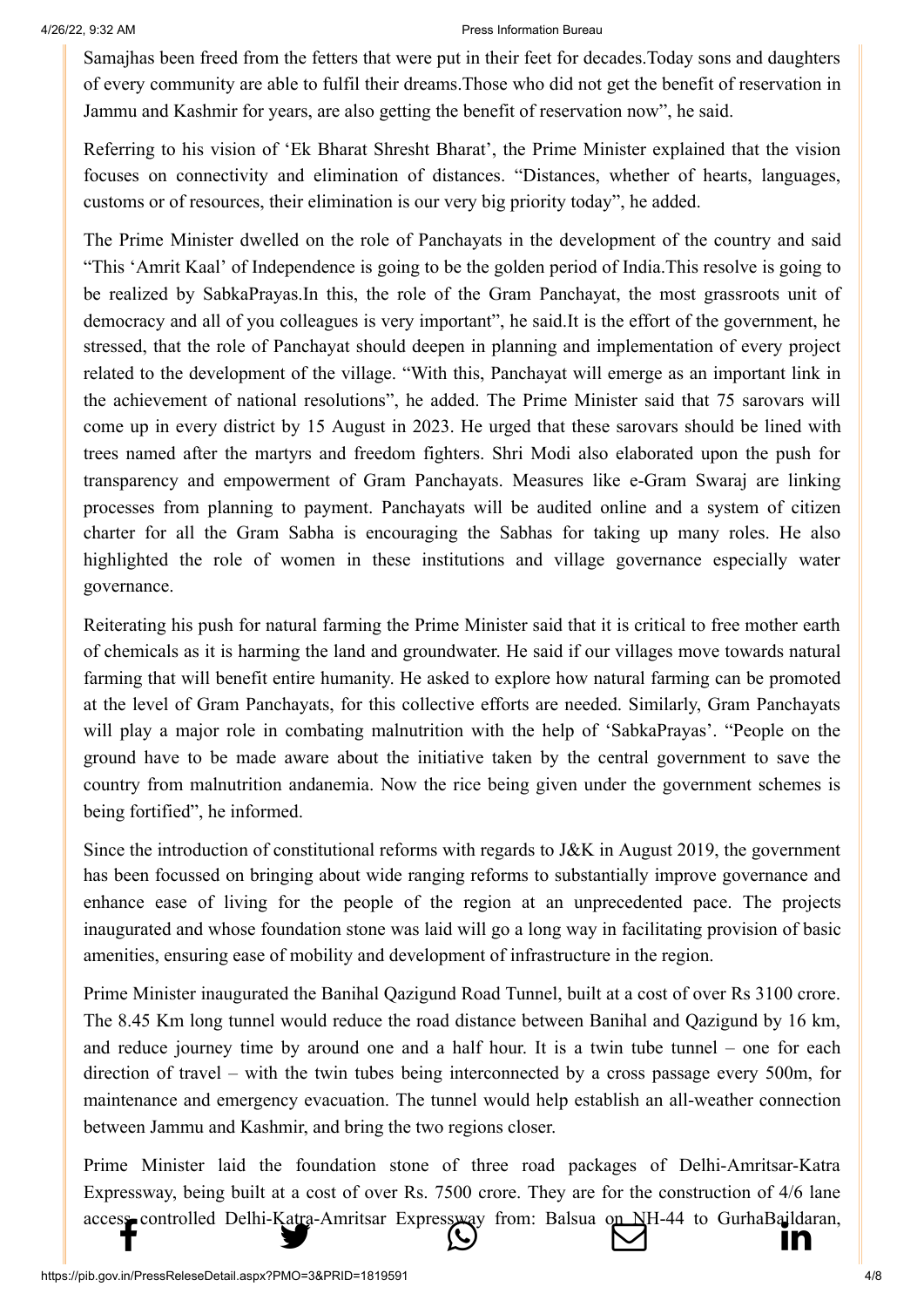[Hiranagar;](http://www.facebook.com/share.php?u=https://pib.gov.in/PressReleasePage.aspx?PRID=1819545) Gur[haBaildaran, Hiranagar](https://twitter.com/intent/tweet?url=https://pib.gov.in/PressReleasePage.aspx?PRID=1819545&text=PM%20visits%20J&K%20to%20participate%20in%20celebrations%20of%20National%20Panchayati%20Raj%20Day) [to Jakh, Vijaypur; an](https://api.whatsapp.com/send?text=https://pib.gov.in/PressReleasePage.aspx?PRID=1819545)[d Jakh, Vijaypur to K](https://mail.google.com/mail/?view=cm&fs=1&tf=1&to=&su=PM%20visits%20J&K%20to%20participate%20in%20celebrations%20of%20National%20Panchayati%20Raj%20Day&body=https://pib.gov.in/PressReleasePage.aspx?PRID=1819545&ui=2&tf=1&pli=1)[unjwani, Jammu](https://www.linkedin.com/shareArticle?mini=true&url=https://pib.gov.in/PressReleasePage.aspx?PRID=1819545&title=PM%20visits%20J&K%20to%20participate%20in%20celebrations%20of%20National%20Panchayati%20Raj%20Day&summary=My%20favorite%20developer%20program&source=LinkedIn) with spur connectivity to Jammu Airport.

The Prime Minister also laid the foundation stone of Ratle and Kwar Hydroelectric projects. The 850 MW Ratle Hydroelectric Project will be constructed on Chenab river in Kishtwar District at a cost of around Rs 5300 crore. The 540 MW Kwar Hydroelectric Project will also be built on Chenab river in Kishtwar District at a cost of over Rs. 4500 crore. Both the projects will help meet the power requirements of the region.

In order to further expand the network of Jan AushadiKendras in J&K and to make good quality generic medicines at affordable prices available, 100 Kendras have been made functional and dedicated to the nation by the Prime Minister. These Kendras are located in the remote corners of the UT. He will also inaugurate a 500 KW solar power plant at Palli, which will make it the country's first panchayat to become carbon neutral.

The Prime Minister handed over SVAMITVA cards to beneficiaries. He also transferred award money to Panchayats which are winners of awards given across different categories on National Panchayati Raj Day for their achievements. The Prime Minister also visited the INTACH photo gallery which depicts the rural heritage of the region, and Nokia Smartpur, a rural entrepreneurshipbased model designed to create ideal smart villages in India.

With a view to ensure rejuvenation of water bodies, the Prime Minister also launched a new initiative named Amrit Sarovar. It is aimed at developing and rejuvenating 75 water bodies in each district of the country as a part of celebration of Azadi ka Amrit Mahotsav.

Panchayati Raj institutions strengthen the spirit of democracy. Addressing Gram Sabhas across the country from Jammu & Kashmir. <https://t.co/dMWlbBU92x>

— Narendra Modi (@narendramodi) [April 24, 2022](https://twitter.com/narendramodi/status/1518128508190720000?ref_src=twsrc%5Etfw)

यहां कनेक्टिविटी और बिजली से जुड़े 20 हज़ार करोड़ रुपए के प्रोजेक्ट्स का लोकार्पण और शिलान्यास हुआ है।

जम्मू-कश्मीर के विकास को नई रफ्तार देने के लिए राज्य में तेजी से काम चल रहा है।

इन प्रयासों से बहुत बड़ी संख्या में जम्मू-कश्मीर के नौजवानों को रोज़गार मिलेगा: PM

— PMO India (@PMOIndia) [April 24, 2022](https://twitter.com/PMOIndia/status/1518129810941575169?ref_src=twsrc%5Etfw)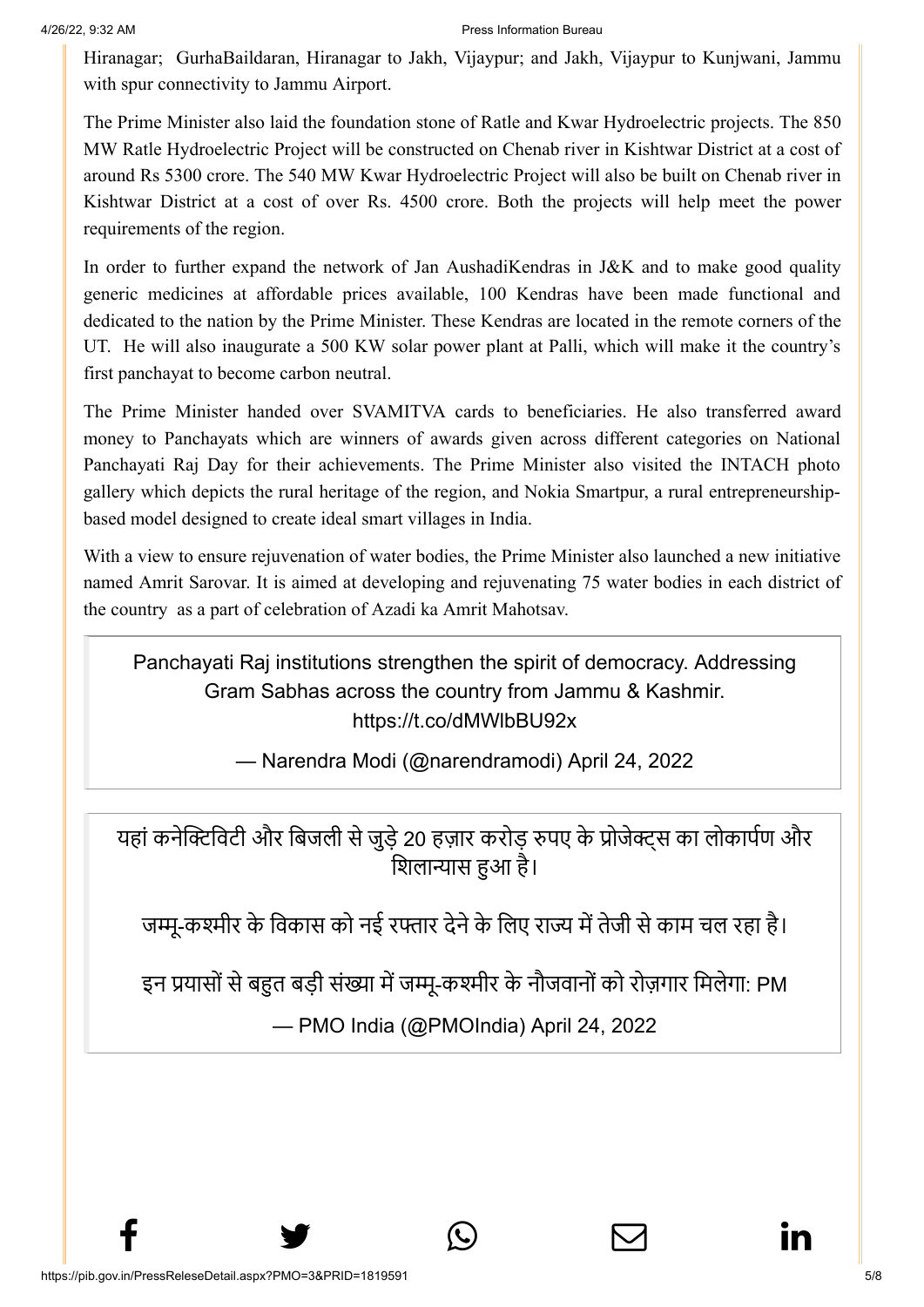आज अनेक परिवारों को गांवों में उनके घर के प्रॉपर्टी कार्ड भी मिले हैं।

ये स्वामित्व कार्ड गांवों में नई संभावनाओं को प्रेरित करेंगे।

100 जनऔषधि केंद्र जम्मू कश्मीर के गरीब और मिडिल क्लास को सस्ती दवाएं, सस्ता सर्जिकल सामान देने का माध्यम बनेंगे: PM [@narendramodi](https://twitter.com/narendramodi?ref_src=twsrc%5Etfw)

— PMO India (@PMOIndia) [April 24, 2022](https://twitter.com/PMOIndia/status/1518130028139380736?ref_src=twsrc%5Etfw)

पल्ली पंचायत देश की पहली कार्बन न्यूट्रल पंचायत बनने की तरफ बढ़ रही है।

आज मुझे पल्ली गांव में, देश के गांवों के जन प्रतिनिधियों के साथ जुड़ने का भी अवसर मिला है।

इस बड़ी उपलब्धि और विकास के कामों के लिए जम्मू-कश्मीर को बहुत-बहुत बधाई: PM [@narendramodi](https://twitter.com/narendramodi?ref_src=twsrc%5Etfw)

— PMO India (@PMOIndia) [April 24, 2022](https://twitter.com/PMOIndia/status/1518130367190147072?ref_src=twsrc%5Etfw)

इस बार का पंचायती राज दिवस, जम्मू कश्मीर में मनाया जाना, एक बड़े बदलाव का प्रतीक है।

ये बहुत ही गर्व की बात है, कि जब लोकतंत्र जम्मू कश्मीर में ग्रास रूट तक पहुंचा है, तब यहां से मैं देशभर की पंचायतों से संवाद कर रहा हूं: PM [@narendramodi](https://twitter.com/narendramodi?ref_src=twsrc%5Etfw)

— PMO India (@PMOIndia) [April 24, 2022](https://twitter.com/PMOIndia/status/1518131186887176192?ref_src=twsrc%5Etfw)

बात डेमोक्रेसी की हो या संकल्प डेवलपमेंट का, आज जम्मू कश्मीर नया उदाहरण प्रस्तुत कर रहा है।

बीते 2-3 सालों में जम्मू कश्मीर में विकास के नए आयाम बने हैं: PM [@narendramodi](https://twitter.com/narendramodi?ref_src=twsrc%5Etfw)

— PMO India (@PMOIndia) [April 24, 2022](https://twitter.com/PMOIndia/status/1518131840519131136?ref_src=twsrc%5Etfw)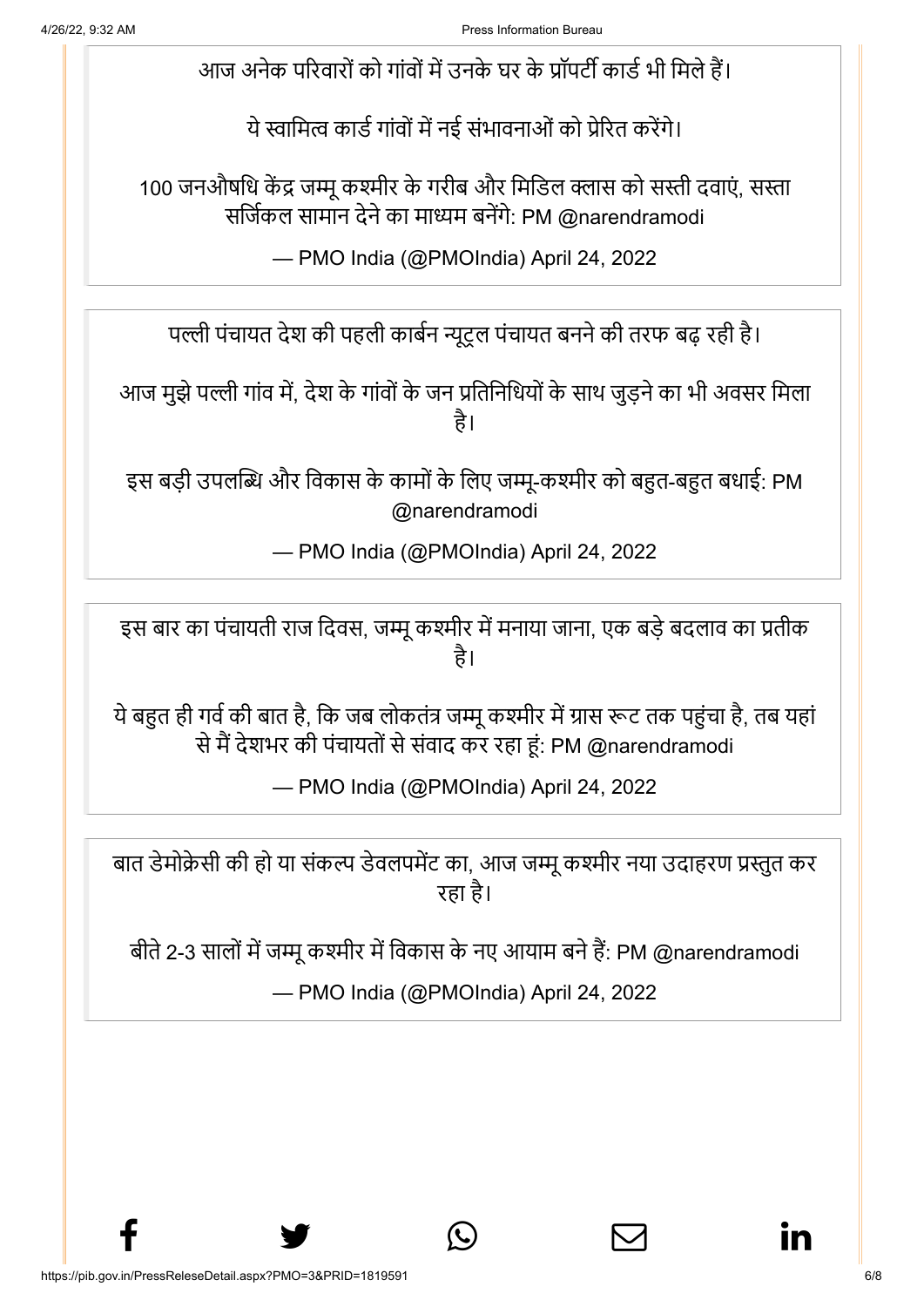दशकों-दशक से जो बेड़ियां वाल्मीकि समाज के पांव में डाल दी गई थीं, उनसे वो मुक्त हुआ है।

आज हर समाज के बेटे-बेटियां अपने सपनों को पूरा कर पा रहे हैं।

जम्मू-कश्मीर में बरसों तक जिन साथियों को आरक्षण का लाभ नहीं मिला, अब उन्हें भी आरक्षण का लाभ मिल रहा है: PM [@narendramodi](https://twitter.com/narendramodi?ref_src=twsrc%5Etfw)

— PMO India (@PMOIndia) [April 24, 2022](https://twitter.com/PMOIndia/status/1518132062569771008?ref_src=twsrc%5Etfw)

दशकों-दशक से जो बेड़ियां वाल्मीकि समाज के पांव में डाल दी गई थीं, उनसे वो मुक्त हुआ है।

आज हर समाज के बेटे-बेटियां अपने सपनों को पूरा कर पा रहे हैं।

जम्मू-कश्मीर में बरसों तक जिन साथियों को आरक्षण का लाभ नहीं मिला, अब उन्हें भी आरक्षण का लाभ मिल रहा है: PM [@narendramodi](https://twitter.com/narendramodi?ref_src=twsrc%5Etfw)

— PMO India (@PMOIndia) [April 24, 2022](https://twitter.com/PMOIndia/status/1518132062569771008?ref_src=twsrc%5Etfw)

जब मैं एक भारत, श्रेष्ठ भारत की बात करता हूं, तब हमारा फोकस कनेक्टिविटी पर होता है, दूरियां मिटाने पर भी होता है।

दूरियां चाहे दिलों की हो, भाषा-व्यवहार की हो या फिर संसाधनों की, इनको दूर करना आज हमारी बहुत बड़ी प्राथमिकता है: PM [@narendramodi](https://twitter.com/narendramodi?ref_src=twsrc%5Etfw)

— PMO India (@PMOIndia) [April 24, 2022](https://twitter.com/PMOIndia/status/1518133820297744384?ref_src=twsrc%5Etfw)

आज़ादी का ये अमृतकाल भारत का स्वर्णिम काल होने वाला है।

ये संकल्प सबका प्रयास से सिद्ध होने वाला है।

इसमें लोकतंत्र की सबसे ज़मीनी ईकाई, ग्राम पंचायत की, आप सभी साथियों की भूमिका बहुत अहम है: PM [@narendramodi](https://twitter.com/narendramodi?ref_src=twsrc%5Etfw)

— PMO India (@PMOIndia) [April 24, 2022](https://twitter.com/PMOIndia/status/1518135233438449664?ref_src=twsrc%5Etfw)